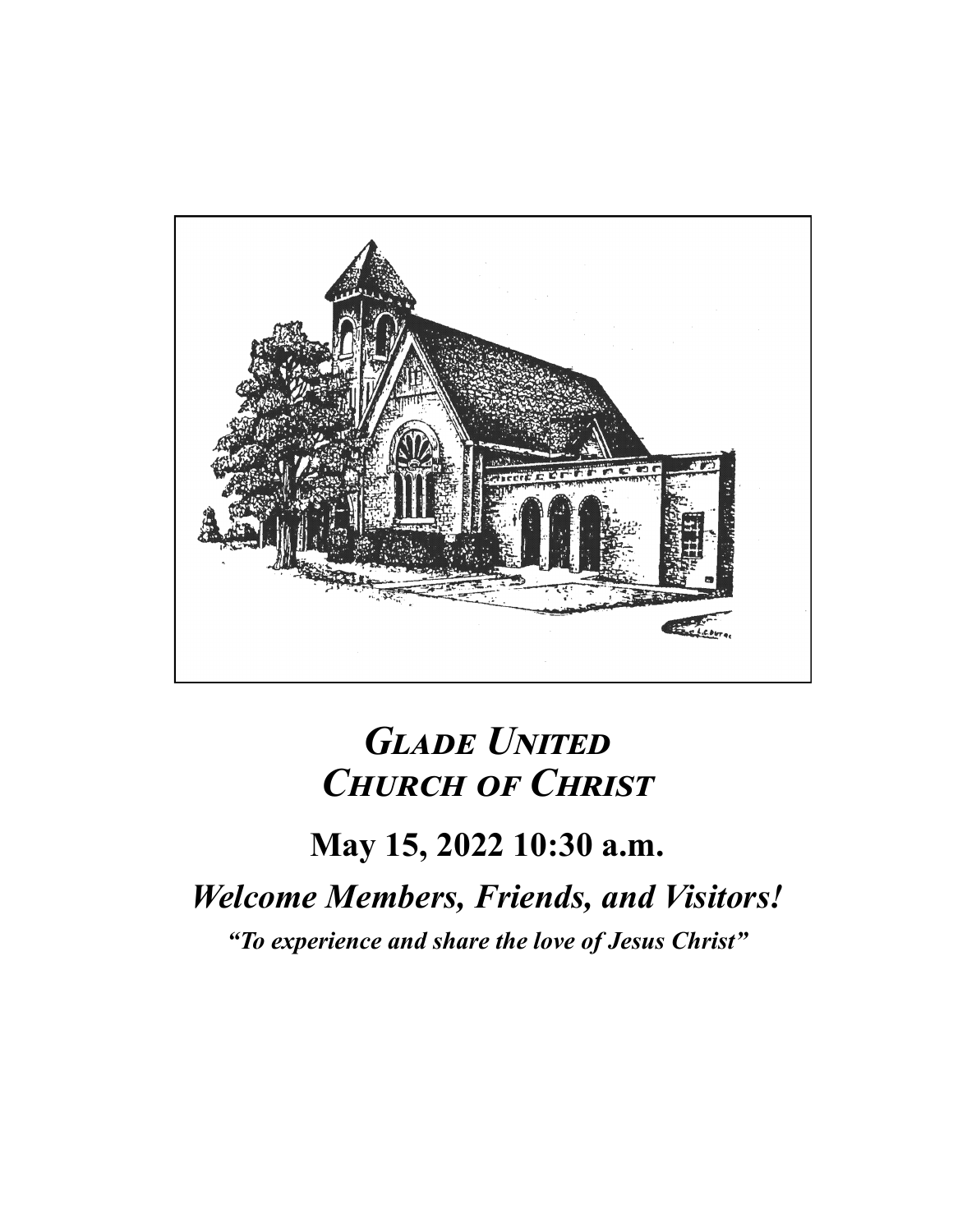

#### *\***May 15, 2022**

#### Glade Matters

*Shared moments of information and inspiration about our church family*

Prelude *"Morning"* Edvard Grieg

\*Opening Hymn *"All Creatures of Our God and King"* Insert

Call to Worship from Psalm 148

- L: Praise the Lord! Praise the Lord from the highest heavens!
- **P: Praise the Lord sun and moon and all you shining stars!**
- L: Praise the Lord from the earth: fire and hail, snow and frost, stormy wind fulfilling the Lord's command!
- **P: Young men and women alike, old and young together!**
- L: The name of the Lord alone is exalted!
- **P: Let the faithful praise the Lord in heaven and on earth!**

#### **Opening Prayer**

**God of all creation, we gather to praise your name. Young and old together, we recall the wonder of your creation and give thanks that you are mindful of us, your children. You have sought to make all things new and to make your home among us. Give us strength in living according to your will and the example of our Lord. Amen.** 

Scripture Readings: Acts 11:1-18; Revelation 21:1-6; John 13:31-35

- L: The Word of God, for the people of God.
- **P: Thanks be to God!**

| Anthem "Break Forth Into Joy"     | Dave and Jean Perry |
|-----------------------------------|---------------------|
| Message "A New Earth"             | Rev. Amy Dows       |
| *Hymn "O Holy City, Seen of John" | $\#615$             |
| Sharing our Joys and Concerns     |                     |

 Pastor: The Lord be with you. **People: And also with you.** Pastor: Let us pray...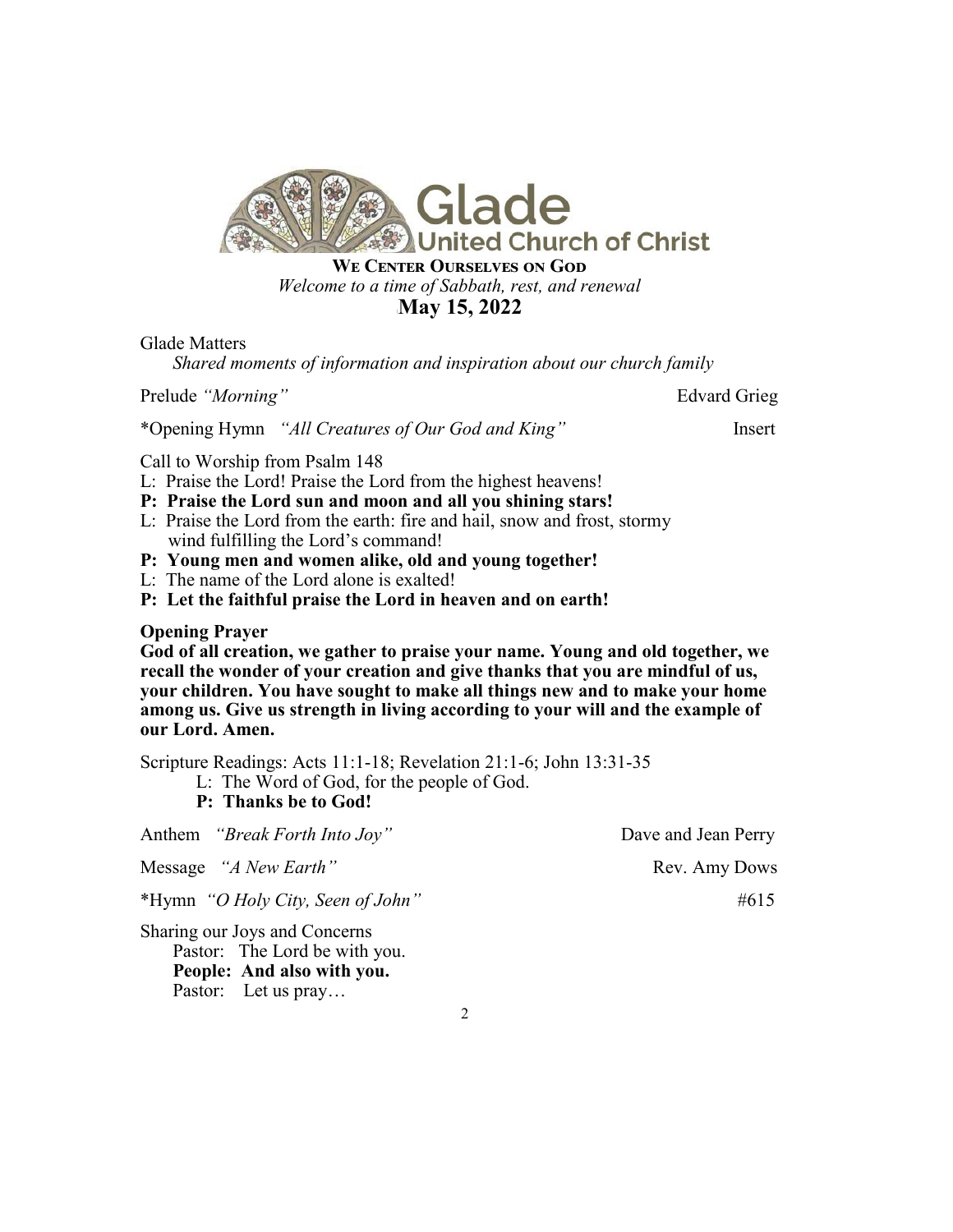Prayer

The Prayer Jesus taught Us *Our Father, who art in heaven, hallowed be thy name. Thy kingdom come. Thy will be done, on earth as it is in heaven. Give us this day our daily bread, And forgive us our debts, as we forgive our debtors. And lead us not into temptation, but deliver us from evil, For thine is the kingdom, and the power, and the glory, forever. Amen.*

Invitation to the Offering

Offertory *"Moderato con Moto"* César Franck *A time of meditation and reflection on the many gifts we have received from God and the gifts of our time, talents, and resources that we offer in return. Your offering can be placed in the plate at the back of the sanctuary.*

\*Doxology

**Prayer of Dedication**

Loving God,

**Use our gifts and us according to your will to establish your home among us that we might live in your new creation. Amen.** 

\*Closing Hymn *"Go Forth, O People of God"* #614 #

\*Benediction

Postlude *"Prelude in G Major"* J.S. Bach

\*Please stand as able in body or spirit

| <b>Worship Participants</b>                             |                                                            |  |  |
|---------------------------------------------------------|------------------------------------------------------------|--|--|
| Pastor:<br><b>Music Director:</b><br><b>Lay Reader:</b> | Rev. Dr. Amy Dows<br>Dr. William Powell, III<br>Bonnie Ogg |  |  |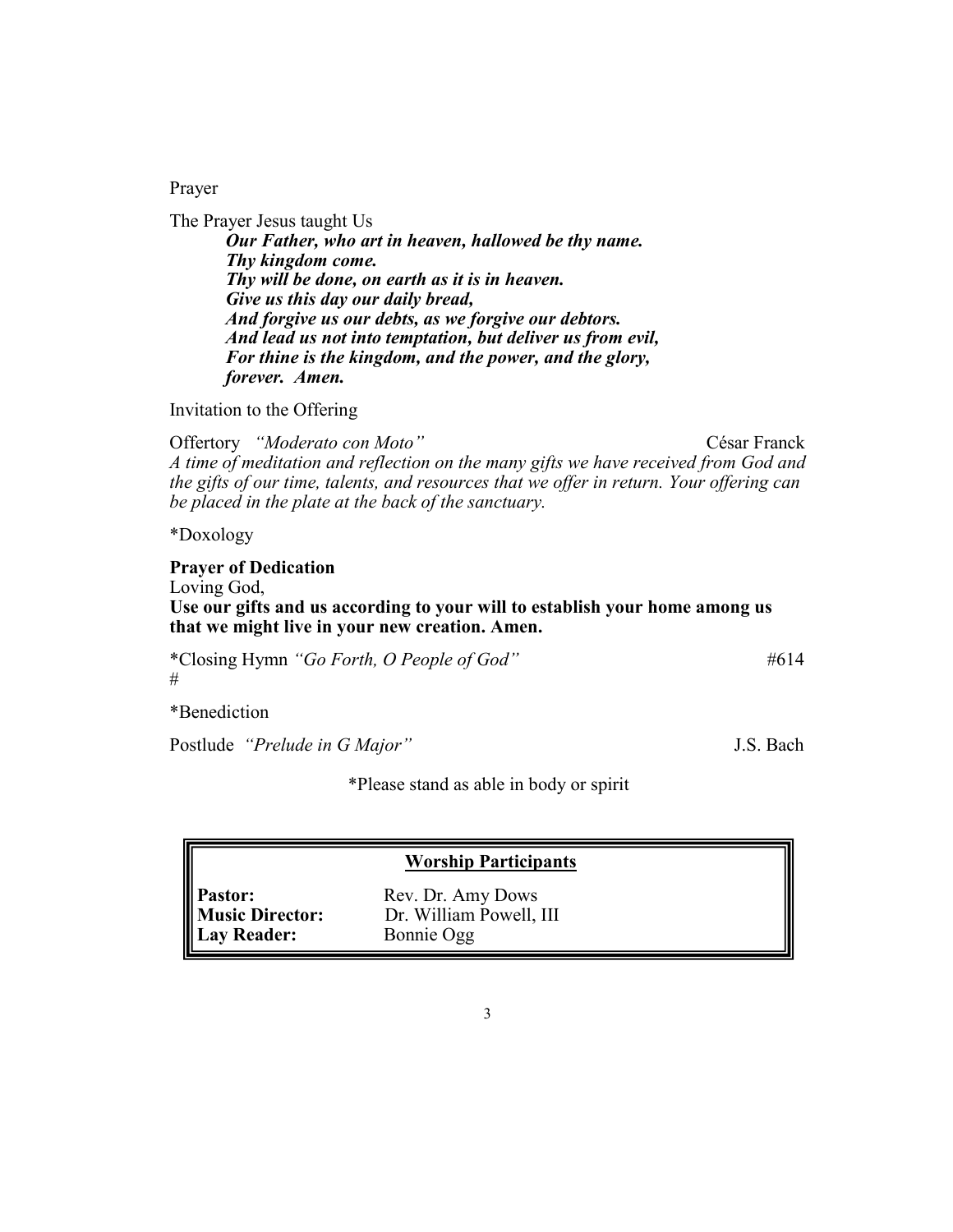

The flowers are placed on the altar today as a witness to the glory and wonder of God.

Given by: The Altar Flower Fund

### **The Second Mile Recipient for May Homewood Retirement Centers**



- Benevolent care for Homewood residents who outlive their financial resources.
- Capital campaigns for community enhancements.
- Special projects and activities within the Homewood Communities.



# **SOUP KITCHEN TODAY 3:45 PM**

RETIREMENT CENTERS

As always we rely on your participation to make this effort a success. We ask for donations of mac & cheese, salad, rolls and cake, and of course, your time. It's not to late to sign up to help today.

#### **Yard Sale Donation Drop Off Friday, May 20th 5:30—7:00 p.m.**

This year, the Guild will have our own yard sale table during Walkersville Day. If you would like to donate your treasures you no longer have use for. We will **NOT ACCEPT** electronics, (which includes TVs), large appliances, clothing or tires.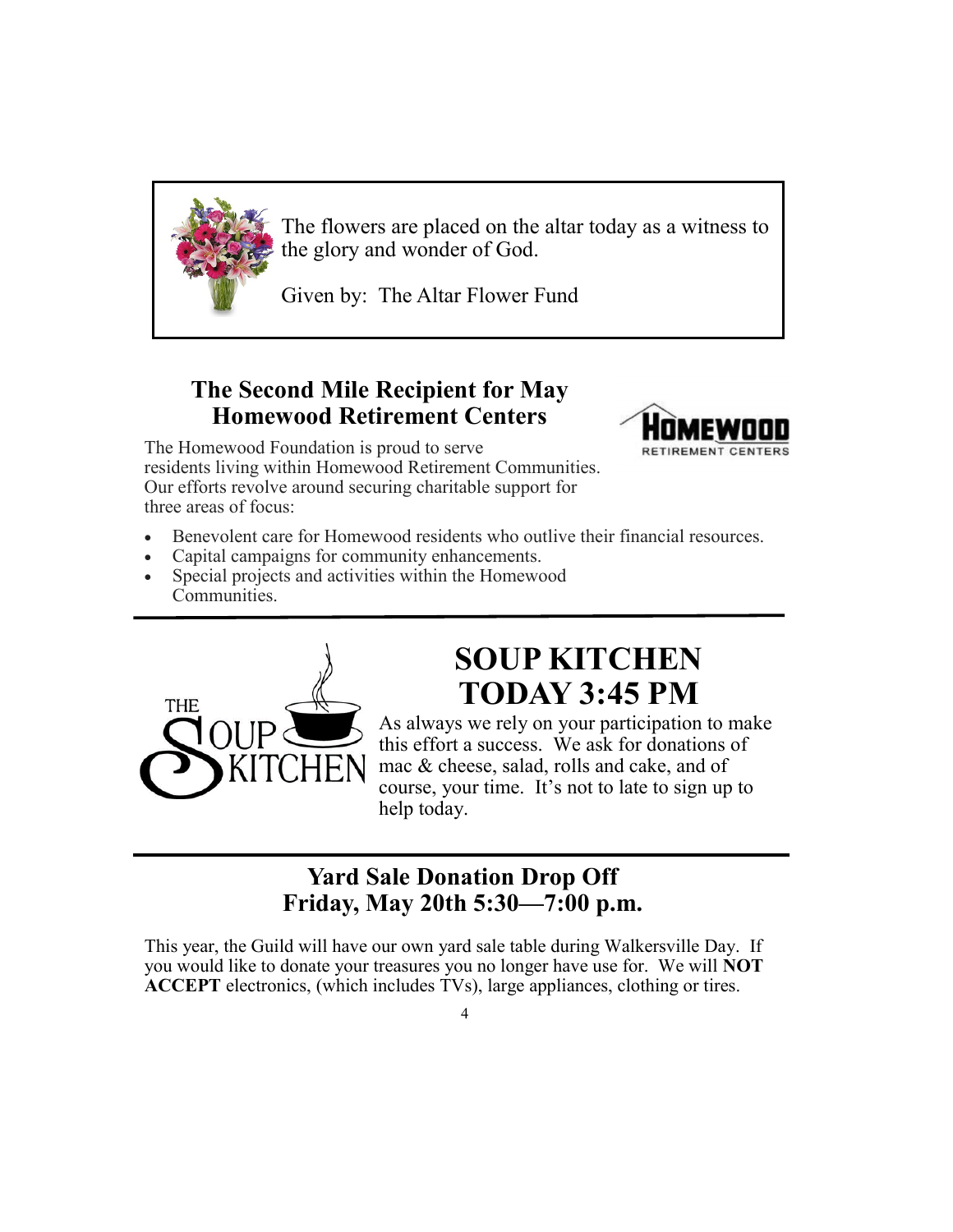### *Last Call for Graduate Recognition*

*Graduate Recognition Service* will take place **NEXT Sunday, May 22nd at 10:30 a.m.** Please contact the office if you or a loved one within the Glade family is graduating this year. We will send out a form to be completed in order to place the graduate in the Graduate Recognition Program.



*ALL FORMS* **are to be completed and returned to the office TOMORROW Monday, May 16th.** 

## **Walkersville Day Saturday, May 21st**



Once again this year, the Guild will be participating in the community's Walkersville Day. We will be serving breakfast and lunch along with our famous sweets table. We will be serving from 7:30 a.m. to 3:00 p.m. We also will be renting space to anyone who would like to set up his or her yard sale items. Tables are \$15 outside and \$20 for inside. Tables will be provided for inside spaces only. Please contact Bonnie Ogg, 301 606-3157 to reserve your table. Payment must be made in advance for the spaces.

This year, the Guild will have our own yard sale table. If you would like to donate your treasures you no longer have use for, we will be accepting donations May 20th. 5:30 - 7:00 p.m. We will **NOT ACCEPT** electronics, (which includes TVs), large appliances, clothing or tires.

We are also asking for donations for the Sweets Table. Please bring your baked items to the church on Friday night or Saturday morning. Sweets Table items will be sold as individual servings. We are known for our wonderful baked items and they sell very well. Please consider donating for the Sweets Table.

This is a fun day and a great community event, please consider volunteering to help set up on Friday night and/or Saturday. Please contact Connie Rough, Patty Green or Bonnie Ogg for more information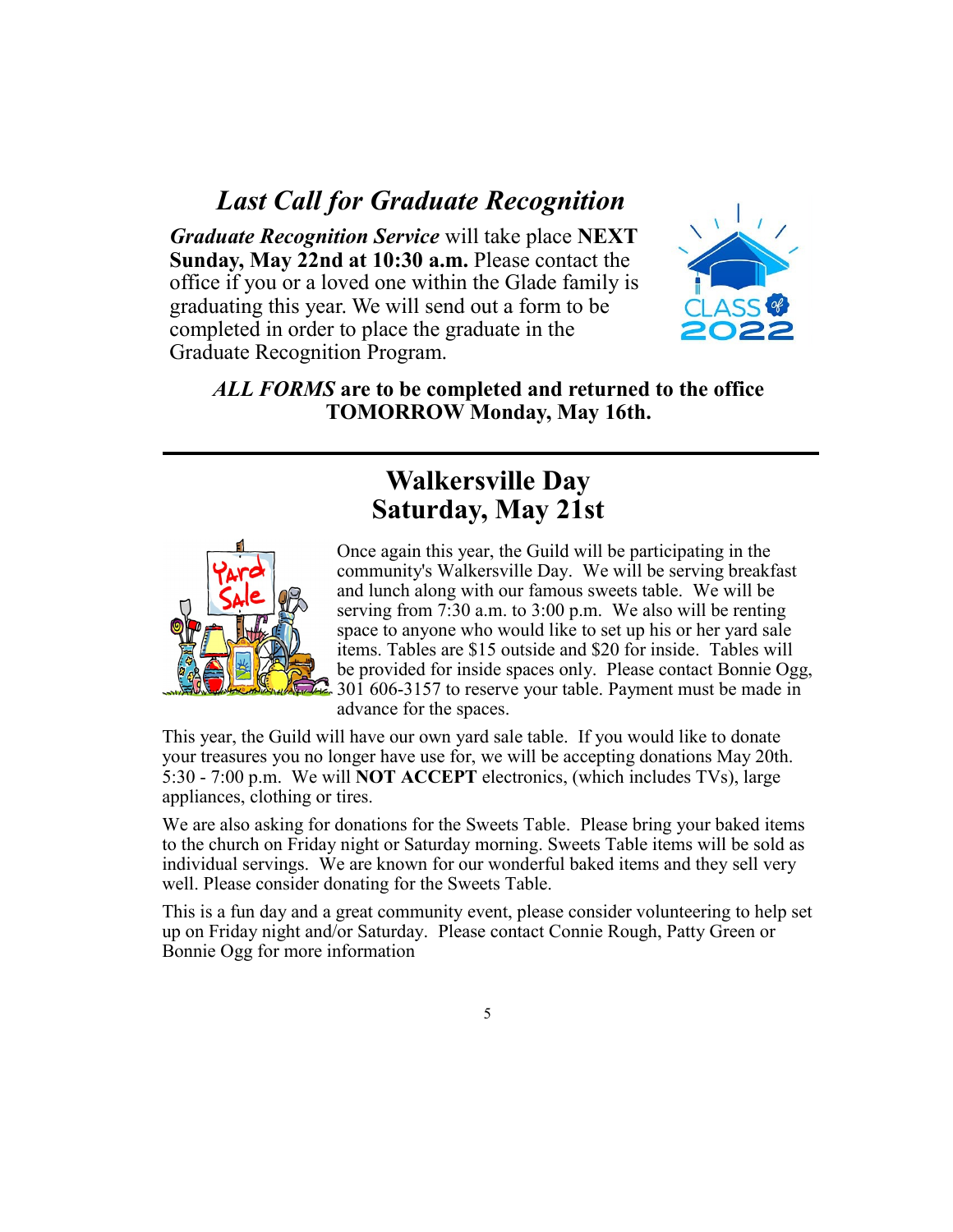## **Confirmation Celebration**

Join us on Pentecost Sunday, June 5, as Hailey Ogg, Mia Ogg, and Ellie Stevens affirm the promises made at their baptisms, we will celebrate after the service with a pot luck lunch.



If you haven't seen the May issue of the Woodsboro-Walkersville News Journal, please take a look our very own Pastor Amy was asked to write an article for their column "Pastors Desk". This column is written by a different pastor in the area each month. If you don't receive a copy at home there are a few copies on the table in the back of the sanctuary as well as a copy of the article on the bulletin board in the hall. You may also pick up a free copy in the newspaper rack outside of the Walkersville Post Office.

# **Mission Trip Planning Meeting TODAY**

There will be a planning meeting at Jefferson UCC TODAY following our worship service. All are welcome to attend.

> **Graduate Recognition forms are due in the office TOMORROW, Monday, May 16th.**

**Articles for the June/July Glade Tidings are due in the office TOMORROW, Monday, May 16th.**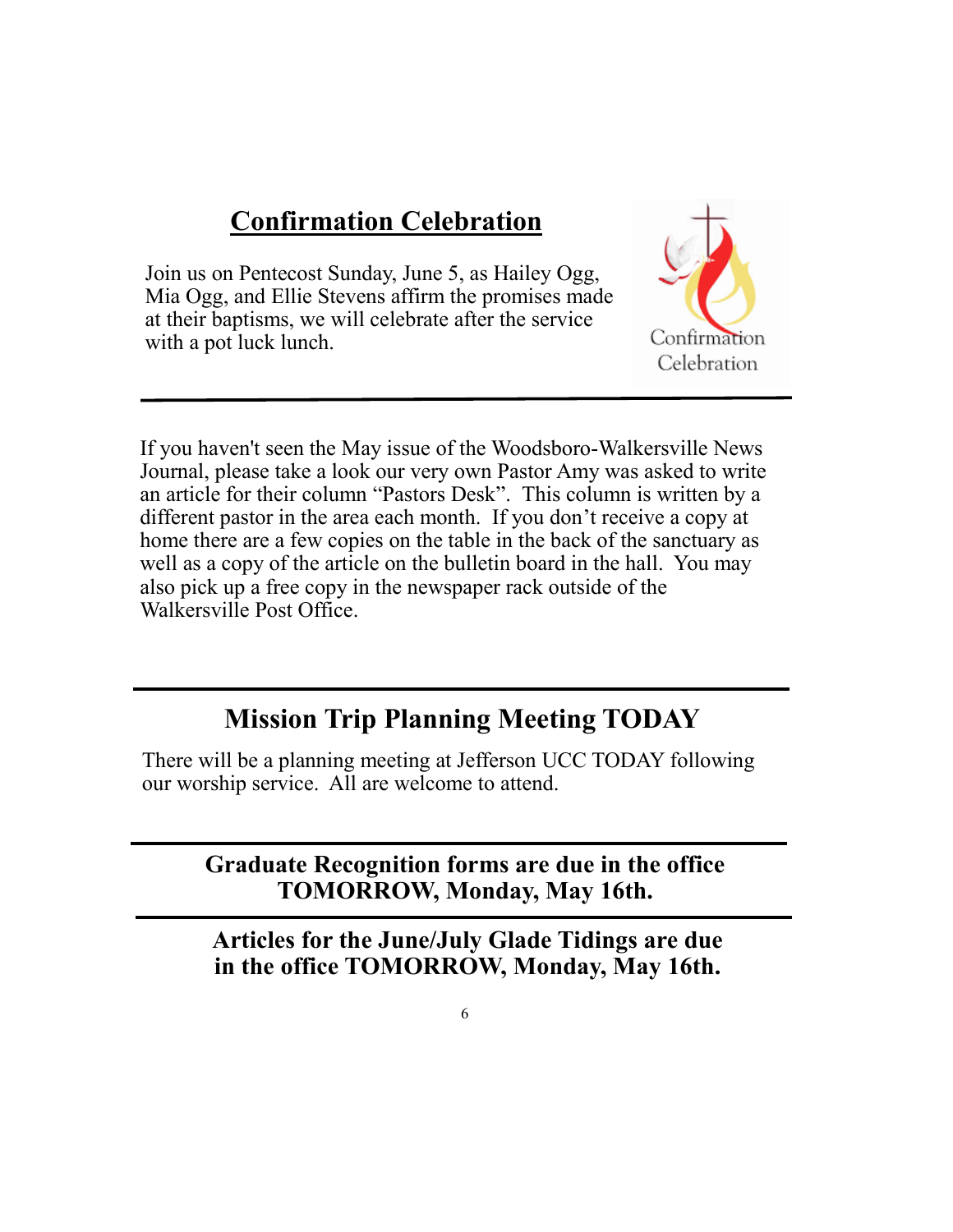#### **PRAYER REQUESTS**

- 
- \* Kevin Dorsey, ALS<br>
\* Charles Snow, health issues<br>
\* Charles Snow, health issues<br>
\* David O'Planick, health issues \* Charles Snow, health issues<br>\* Betty Baggett, health issues
	-
	-
- \* Betty Baggett, health issues \* Kathy Bonney, health issues \* Joan Hummer, eye surgery \* Van Dinterman, broken arm &
- 
- \*Jan Dinterman, broken arm & Covid
- \* Marlene Turner, Lorijean Turner's aunt, health issues \*Jim Baseley, health issues
- \* Wayne Duncan, Leo Duncan's brother, health issues
- \* Roxie Underwood, Frances Cecil's sister, brain surgery
- \* Rod Baumert, Bill Powell's, father-in-Law, health issues
- \* Jim Bowers, Patsy Wiles-Bowers husband, knee replacement
- \* Angie, Darrell & Heather Johnson's daughter, brain surgery
- \* Lisa Burnett, friend of Lorijean Turner, complications from brain surgery
- \*Carolyn friend of Becky Duncan, health issues

| Sun., May 15  | 10:30 a.m.<br>$3:30$ p.m.                | <b>Worship Service</b><br>LDM, sanctuary, classrooms, nursery                                                                 |
|---------------|------------------------------------------|-------------------------------------------------------------------------------------------------------------------------------|
| Mon. May 16   | 8:30 a.m.<br>$7:00$ p.m.                 | Frederick East Classical Home School Co-op<br>(SS Rooms, FS Room & SH)<br>Girl Scout Leader Meeting (SH)                      |
| Wed., May 18  | 8:30 a.m.<br>6:45 p.m.<br>$7:15$ p.m.    | Frederick East Classical Home School Co-op<br>(SS Rooms, FS Room & SH)<br><b>Bell Choir Practice</b><br>Senior Choir Practice |
| Thur., May 19 | $5:00$ p.m.<br>6:00 p.m.                 | Widder/Lions Club (SH)<br>Girl Scout Troop Meeting (Classrooms)                                                               |
| Fri., May 20  | <b>CHURCH OFFICE CLOSED</b><br>5:30 p.m. | Yard Sale Donation Drop Off                                                                                                   |
| Sat., May 21  | $7:30$ a.m.                              | Walkersville Day                                                                                                              |
| Sun., May 22  | 10:30 a.m.<br>$3:30$ p.m.                | Worship Service/Graduate Recognition<br>LDM, sanctuary, classrooms, nursery                                                   |
|               |                                          |                                                                                                                               |